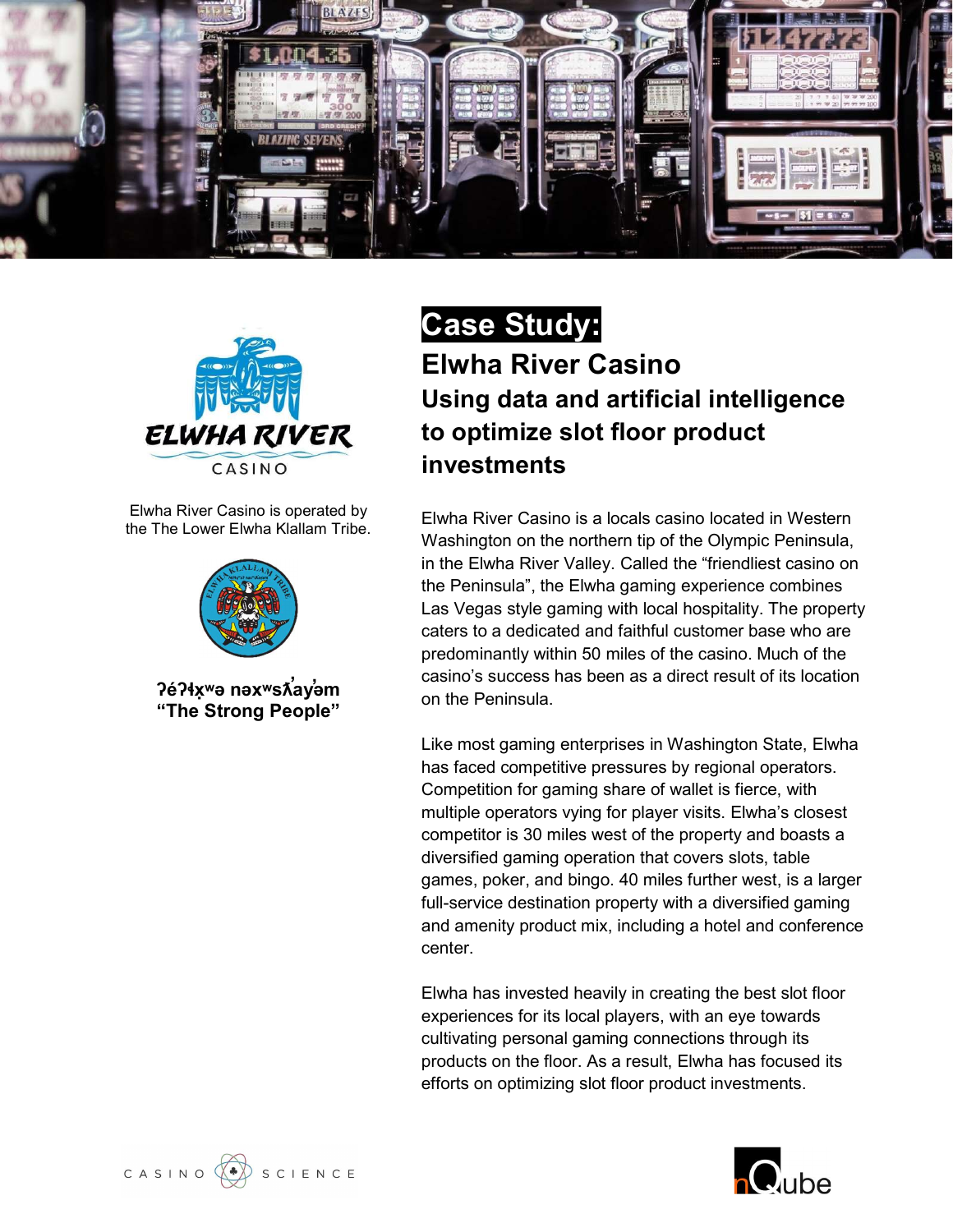## Problem: Optimizing Product Investments

As with any property, a large portion of capital expenditures rests in the gaming products on the floor. Understanding the right mix of products to invest in is a critical function of the property. Elwha makes frequent investments in new products to ensure that the slot floor is refreshed with the latest and greatest games, keeping local players energized and engaged. Elwha was eager to make new product investments, and their management team set out to explore innovative new AI technologies to assist with these decisions.

Elwha intended to make investments in their floor using data to guide their investment decisions. They wanted to answer the following questions:

- 1. What slot machine attributes affect performance?
- 2. What factors affect machine performance relative to the customer base?
- 3. How would changes to the mix of machines impact the performance of other slot machines on the floor due to market saturation and cannibalization effects?
- 4. What products should Elwha invest in and which products should be retired?
- 5. What uplift in overall win will be achieved with the investment?

Elwha was interested in precisely targeting future product investments by evaluating the existing player data and machine utilization on the floor. Ultimately their goal was to be armed with accurate and actionable information, to have more informed, data driven negotiations with their slot machine vendors, and understand the impact of their new investments on revenue.

### The Slot Floor Optimization **Challenge**

Casinos collect massive amounts of transactional data on slot play for analysis and regulatory purposes. A good slot manager uses data and experience to make decisions about which slot machines to purchase and which to retire or convert. However, even with decades of experience, it is impossible for a human to understand every possible slot machine mix and how it will impact the performance of the slot floor. The slot floor is a dynamic ecosystem where every change impacts the performance of every other machine on the floor, often in surprising and non-intuitive ways. No human, regardless of experience, can evaluate the full range of possible slot floor configurations.

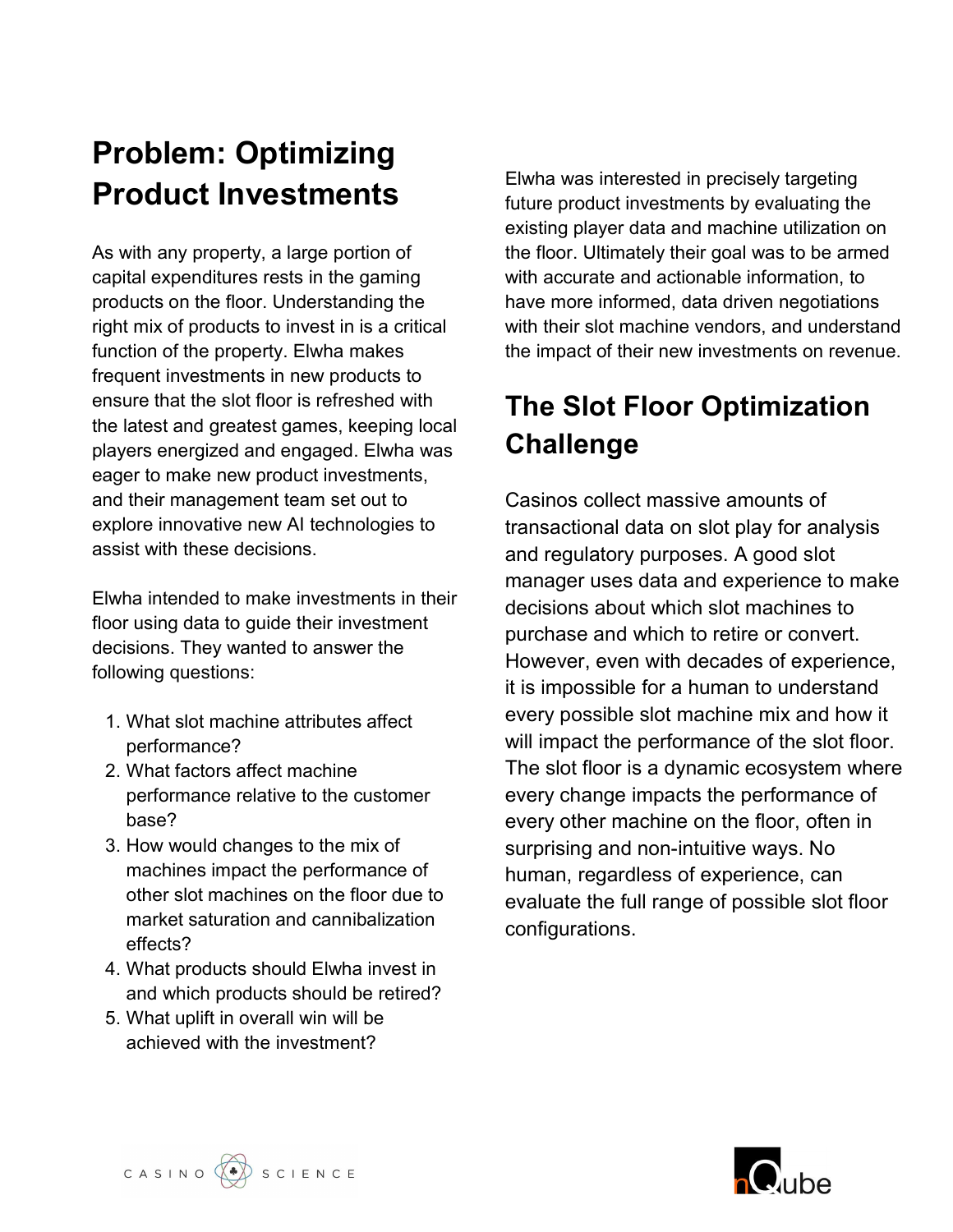"Reel AI has helped us understand our slot floor in ways that we never could. Optimizing our slot product mix means greater revenue with less expense. That means more money for the casino and the tribe."

#### Pat Owens EGD/Slot Manager

Elwha River Casino

### Solution: Reel AI - Using Data and Artificial Intelligence to Optimize Product Investments

Reel AI contains a mathematically sophisticated, data-driven, and scientific model that describes the underlying "physics" that dictates the behavior of players, and how they interact with a slot floor. The Reel AI solution discovers which slot machine characteristics drive performance, finding the best possible changes to the mix of slot machines to suit the preferences and play characteristics of players. Moreover, it predicts the uplift in win from such changes.

Core to Reel AI is its ability to understand important subtleties of the slot floor that are not discoverable by human operators, like the intricate balance between supply and demand. A popular machine type might be occupied most of the time, prompting a slot manager to increase the number of these machines on the floor. But how many should be added? The more machines of a particular type are added, the more their individual performance decreases due to market saturation. Even worse, other machine types may also suffer due to cannibalization effects. With Reel AI's built-in mathematical analysis of these effects, combined with its ability to explore millions of alternate slot floor compositions, significant improvements can be made to the efficient utilization of the property's floor real estate and budget for new machines.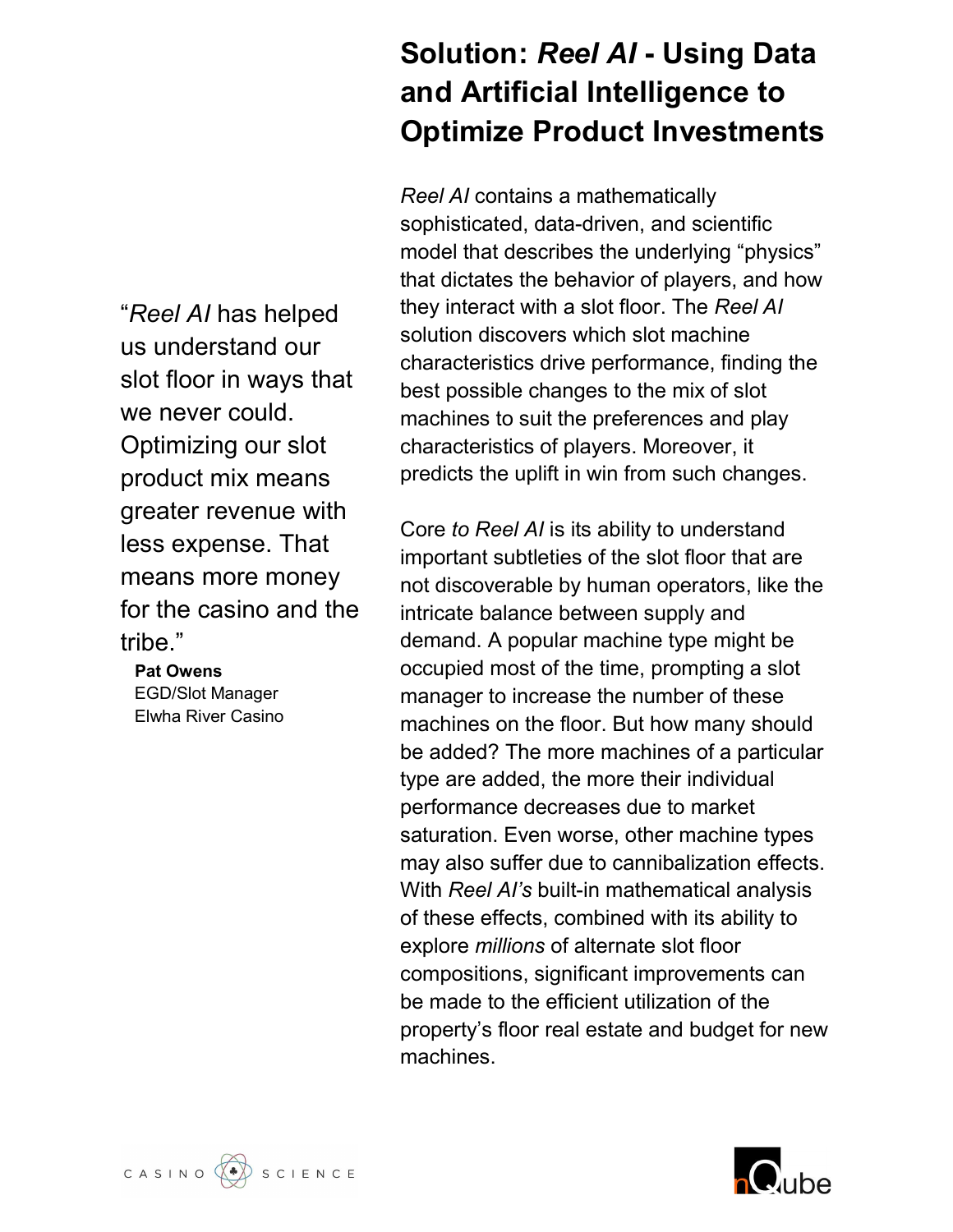### Impact: How Reel AI Helped Elwha Make the Best Purchasing Decisions

Reel AI helped Elwha to understand which machine categories to invest in and which to retire. It may seem like an obvious choice to simply remove the lowest performing machines from the floor, but using performance statistics without fully considering the full floor impact often leads to less than optimal removal decisions. Sometimes, poorly performing slot machines turn out to be harmless, or even beneficial, when they attract niche customers with little interest in other higher performing machines (e.g. video poker players). In other cases, poorly performing but popular machine segments attract enough attention to pull people away from other more profitable regions of the floor. Reel AI is able to explore these trade-offs in an intelligent way and flag these harmful low performers for removal. Reel AI was also able to make recommendations for new purchases, by properly taking into consideration supply and demand trade-offs.

Elwha was provided with two alternate sets of purchase/retirement recommendations. With machine changes that affect 8.8% of the floor, Reel AI found a potential 3.8% uplift in theoretical win. When the number of replacements increased to 18.3% of the floor, the expected uplift was 5.2%. Reel Al's analysis also showed that much larger gains will be possible in the future as a greater fraction of their slot floor is upgraded. This insight gave Elwha the confidence it needed to make impactful changes to the slot floor.

Core to Reel AI is its ability to understand important subtleties of the slot floor that are not discoverable by human operators.

Reel AI found a potential 5.2% uplift in theoretical win.